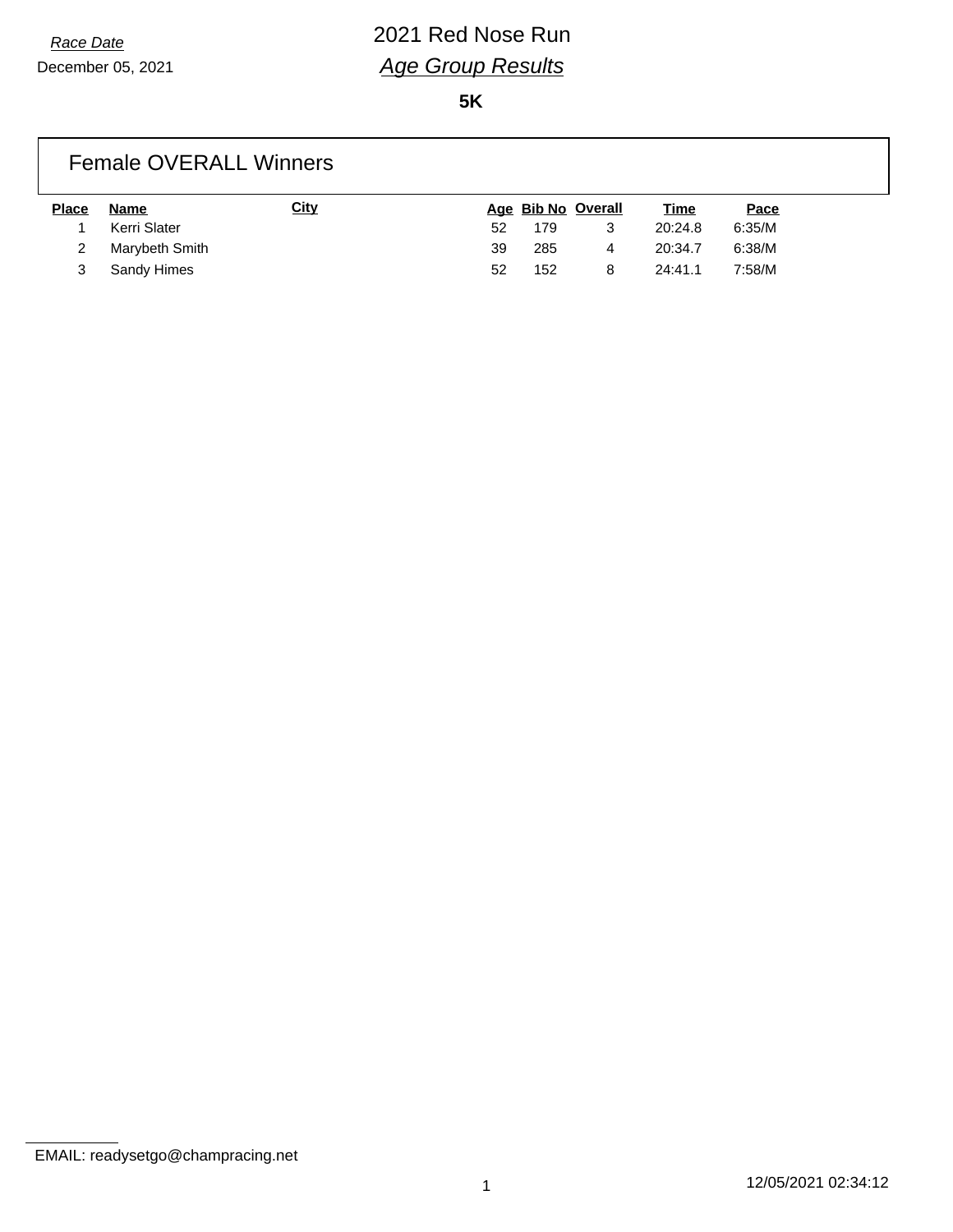December 05, 2021

#### *Race Date* 2021 Red Nose Run *Age Group Results*

|                | Female 14 and Under     |             |    |     |                    |             |         |  |
|----------------|-------------------------|-------------|----|-----|--------------------|-------------|---------|--|
| <b>Place</b>   | <b>Name</b>             | <b>City</b> |    |     | Age Bib No Overall | <b>Time</b> | Pace    |  |
| 1              | Katie Armstrong         |             | 14 | 119 | 14                 | 25:49.5     | 8:20/M  |  |
| $\overline{2}$ | Addy Felton             |             | 8  | 281 | 45                 | 32:06.4     | 10:21/M |  |
| 3              | Natalie Armstrong       |             | 11 | 121 | 56                 | 36:10.3     | 11:40/M |  |
| 4              | Lynsie Tienarend        |             | 11 | 185 | 59                 | 37:54.7     | 12:14/M |  |
|                | Female 15 to 19         |             |    |     |                    |             |         |  |
| <b>Place</b>   | <b>Name</b>             | <b>City</b> |    |     | Age Bib No Overall | Time        | Pace    |  |
| 1              | Julie Rach              |             | 16 | 171 | 33                 | 28:28.4     | 9:11/M  |  |
|                | Female 30 to 34         |             |    |     |                    |             |         |  |
| <b>Place</b>   | Name                    | City        |    |     | Age Bib No Overall | <b>Time</b> | Pace    |  |
| 1              | Niclole Geissenger      |             | 33 | 144 | 60                 | 38:04.0     | 12:17/M |  |
|                | Female 35 to 39         |             |    |     |                    |             |         |  |
| <b>Place</b>   | <b>Name</b>             | <b>City</b> |    |     | Age Bib No Overall | <b>Time</b> | Pace    |  |
| 1              | Stephanie Johnson       |             | 37 | 158 | 15                 | 26:08.7     | 8:26/M  |  |
| $\overline{2}$ | Alisha Fontana          |             | 38 | 138 | 20                 | 26:50.5     | 8:40/M  |  |
| 3              | <b>Christine Snyder</b> |             | 36 | 269 | 27                 | 27:44.2     | 8:57/M  |  |
| 4              | Linda Yoder             |             | 39 | 274 | 42                 | 30:08.0     | 9:43/M  |  |
| 5              | Jessica Felton          |             | 36 | 137 | 46                 | 32:07.4     | 10:22/M |  |
|                | Female 40 to 44         |             |    |     |                    |             |         |  |
| <b>Place</b>   | <b>Name</b>             | <b>City</b> |    |     | Age Bib No Overall | <b>Time</b> | Pace    |  |
| 1              | Carry Gerber            |             | 40 | 146 | 50                 | 33:53.7     | 10:56/M |  |
| $\overline{2}$ | Michelle Swihart        |             | 41 | 111 | 73                 | 50:32.3     | 16:18/M |  |
|                | Female 45 to 49         |             |    |     |                    |             |         |  |
| <b>Place</b>   | <b>Name</b>             | <b>City</b> |    |     | Age Bib No Overall | <b>Time</b> | Pace    |  |
| $\mathbf{1}$   | Sarah Grezlik           |             | 47 | 283 | 9                  | 24:43.4     | 7:59/M  |  |
| $\overline{c}$ | Ellen Rogers            |             | 47 | 173 | 16                 | 26:14.3     | 8:28/M  |  |
| 3              | Melissa Warrington      |             | 49 | 284 | 31                 | 28:12.5     | 9:06/M  |  |

EMAIL: readysetgo@champracing.net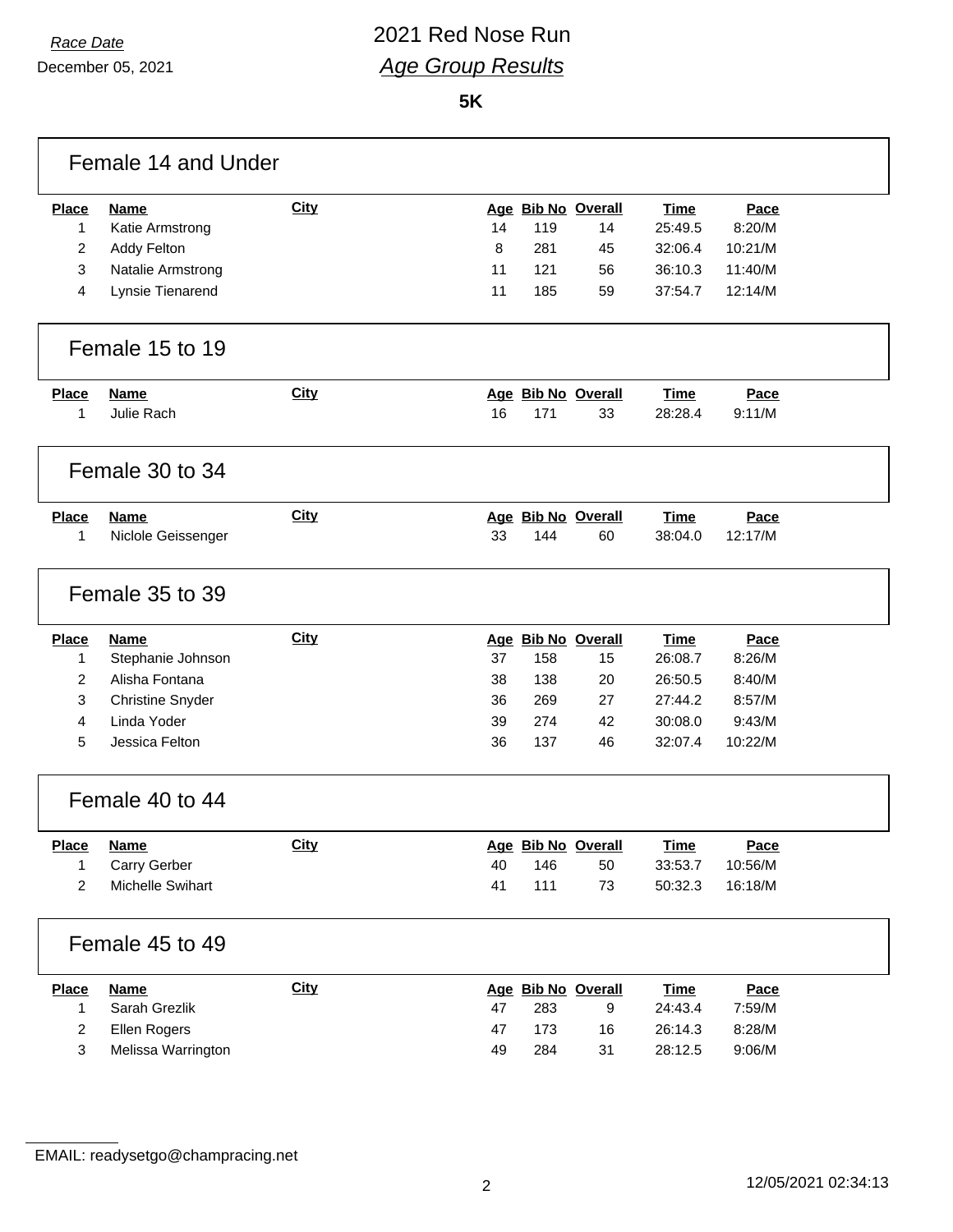December 05, 2021

### *Race Date* 2021 Red Nose Run *Age Group Results*

|                | Female 50 to 54          |                     |     |     |                       |             |         |  |
|----------------|--------------------------|---------------------|-----|-----|-----------------------|-------------|---------|--|
| <b>Place</b>   | <b>Name</b>              | <b>City</b>         | Age |     | <b>Bib No Overall</b> | <b>Time</b> | Pace    |  |
| $\mathbf{1}$   | Kim McLean               |                     | 54  | 167 | 13                    | 25:39.1     | 8:17/M  |  |
| 2              | Kim Seese                |                     | 51  | 177 | 24                    | 27:16.4     | 8:48/M  |  |
| 3              | Connie Mayle             |                     | 51  | 165 | 32                    | 28:27.6     | 9:11/M  |  |
| 4              | Kelley Barwell           |                     | 51  | 108 | 35                    | 28:46.4     | 9:17/M  |  |
| 5              | Elsa Cave                |                     | 50  | 128 | 37                    | 28:53.2     | 9:19/M  |  |
| 6              | Vanessa Johnson          |                     | 50  | 156 | 39                    | 29:23.9     | 9:29/M  |  |
| $\overline{7}$ | <b>Heather Dayton</b>    |                     | 51  | 133 | 49                    | 33:53.5     | 10:56/M |  |
| 8              | Julie Tienarend          |                     | 51  | 184 | 64                    | 39:23.2     | 12:42/M |  |
| 9              | <b>Christina Wallace</b> |                     | 50  | 189 | 65                    | 39:47.8     | 12:50/M |  |
| 10             | <b>Tracey Viereck</b>    | New Philadelphia OH | 50  | 187 | 75                    | 51:12.2     | 16:31/M |  |
|                | Female 55 to 59          |                     |     |     |                       |             |         |  |
| <b>Place</b>   | <b>Name</b>              | <b>City</b>         |     |     | Age Bib No Overall    | <b>Time</b> | Pace    |  |
| 1              | Julianne Hochstetler     |                     | 59  | 153 | 11                    | 25:14.9     | 8:09/M  |  |
| $\overline{c}$ | <b>Lindy Anastis</b>     | Canton              | 57  | 117 | 22                    | 27:14.6     | 8:47/M  |  |
| 3              | Lori Fritz               |                     | 55  | 140 | 29                    | 28:00.8     | 9:02/M  |  |
| 4              | Debbie Klenect           |                     | 55  | 161 | 34                    | 28:31.6     | 9:12/M  |  |
| 5              | Carol Murphy             | Dover OH            | 59  | 169 | 41                    | 29:51.1     | 9:38/M  |  |
| 6              | Michele Shull            |                     | 56  | 178 | 58                    | 37:54.6     | 12:14/M |  |
| $\overline{7}$ | Jen Horner               |                     | 59  | 155 | 68                    | 45:19.4     | 14:37/M |  |
| 8              | <b>Rose Gintz</b>        | Mineral City OH     | 59  | 148 | 71                    | 49:41.0     | 16:02/M |  |
| 9              | <b>Brenda Cameron</b>    |                     | 59  | 194 | 72                    | 49:42.1     | 16:02/M |  |
|                | Female 60 to 64          |                     |     |     |                       |             |         |  |
| <b>Place</b>   | <b>Name</b>              | City                |     |     | Age Bib No Overall    | <b>Time</b> | Pace    |  |
| 1              | <b>Cheryl Staley</b>     | Dover OH            | 63  | 180 | 52                    | 34:23.8     | 11:06/M |  |
| 2              | Jann Cootes              |                     | 64  | 131 | 55                    | 34:54.4     | 11:16/M |  |
| 3              | Debbie Colburn           |                     | 61  | 130 | 62                    | 39:00.0     | 12:35/M |  |
| 4              | <b>Brenda Grasselli</b>  |                     | 63  | 150 | 69                    | 45:24.6     | 14:39/M |  |
|                | Female 65 to 69          |                     |     |     |                       |             |         |  |
| <b>Place</b>   | <b>Name</b>              | <b>City</b>         |     |     | Age Bib No Overall    | <u>Time</u> | Pace    |  |
| 1              | Laurie Dickerhoff        |                     | 69  | 135 | 53                    | 34:32.1     | 11:08/M |  |
| 2              | Lori Roof                |                     | 67  | 280 | 61                    | 38:46.0     | 12:30/M |  |
|                |                          |                     |     |     |                       |             |         |  |

EMAIL: readysetgo@champracing.net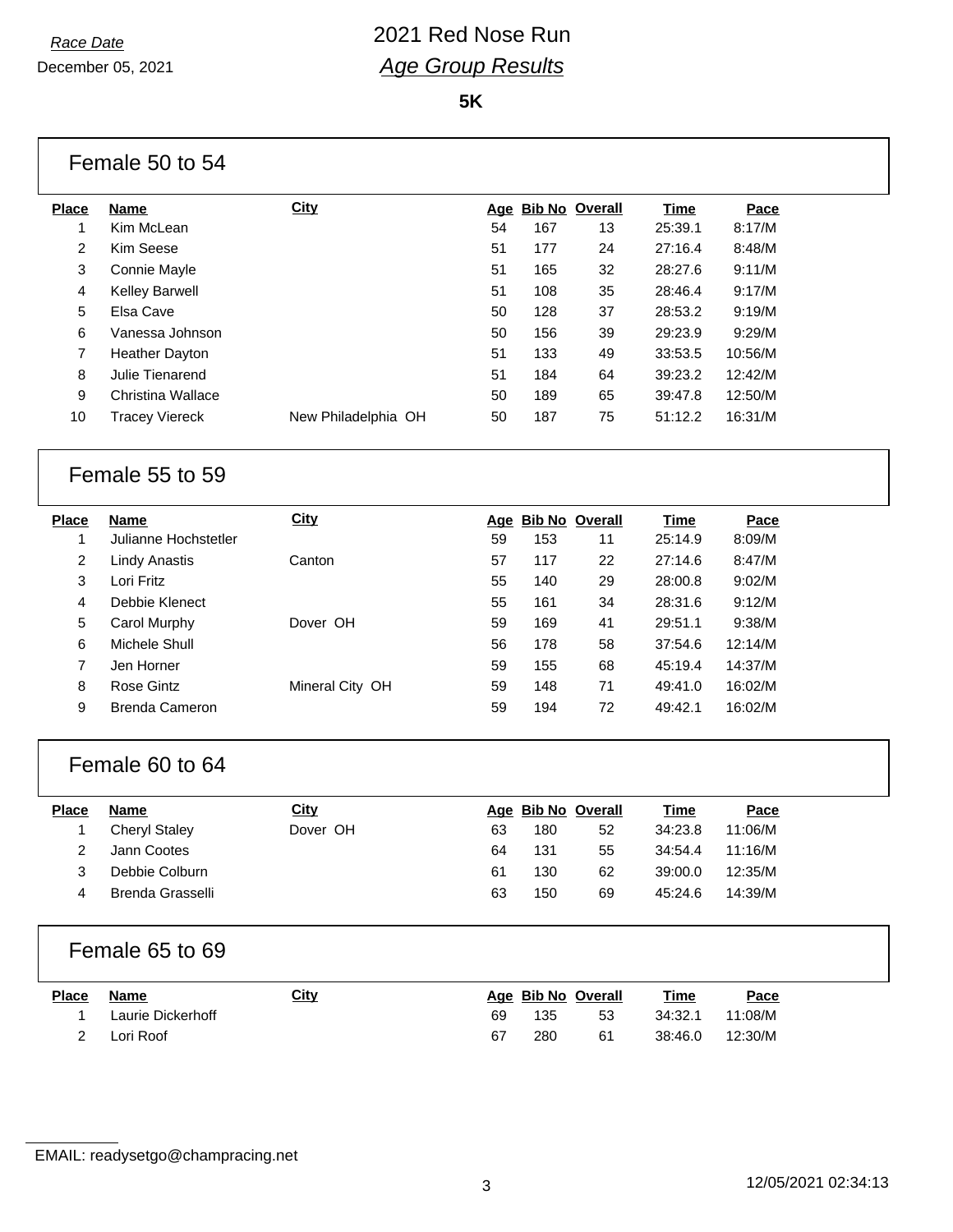# *Race Date* 2021 Red Nose Run *Age Group Results*

|              | Female 75 and Over   |             |                                       |                        |                 |
|--------------|----------------------|-------------|---------------------------------------|------------------------|-----------------|
| <b>Place</b> | Name<br>Sue McFadden | <u>City</u> | Age Bib No Overall<br>166<br>79<br>57 | <u>Time</u><br>37:09.7 | Pace<br>11:59/M |

EMAIL: readysetgo@champracing.net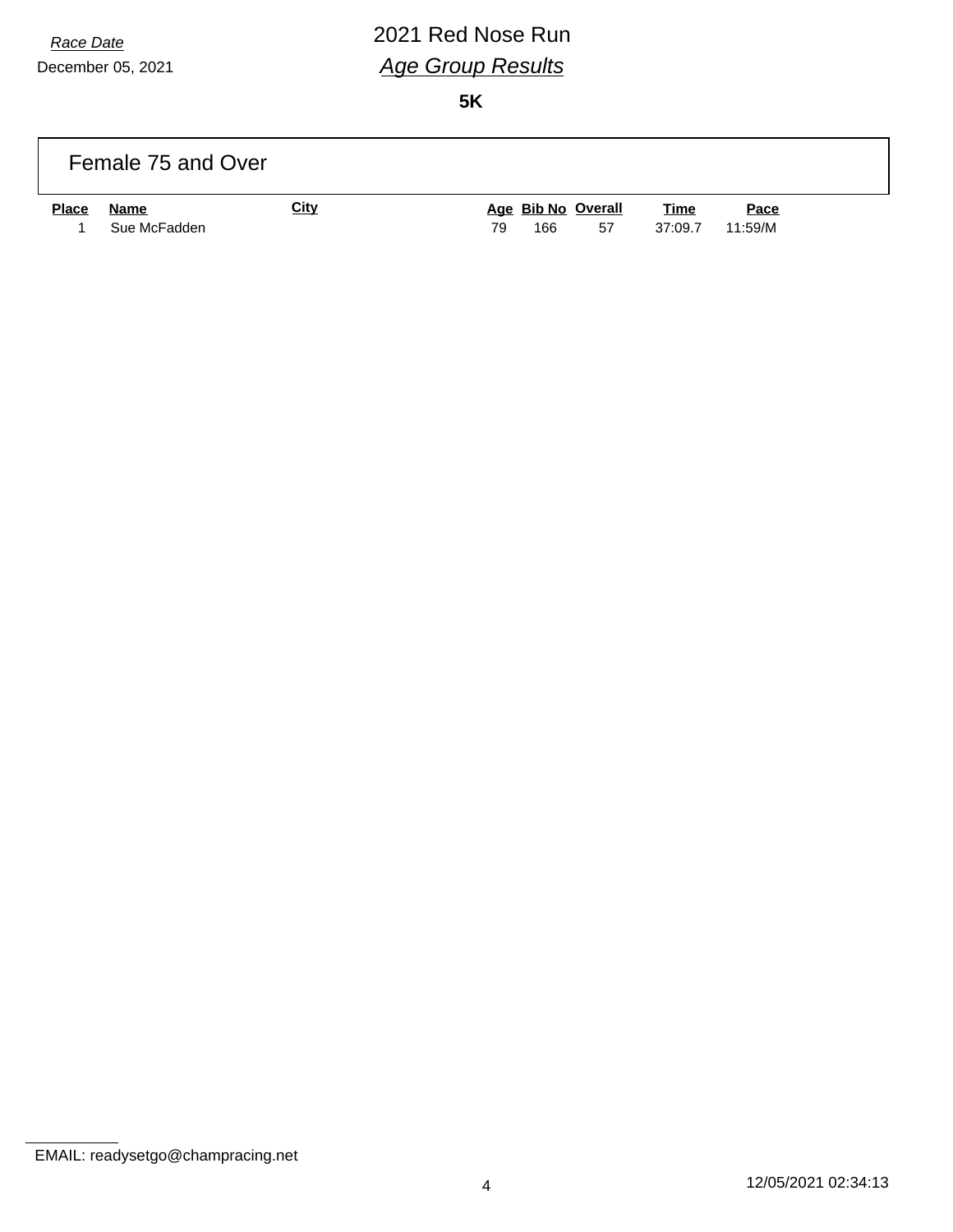## *Race Date* 2021 Red Nose Run *Age Group Results*

**5K**

#### Male OVERALL Winners

| <b>Place</b> | Name                 | <u>City</u> |    |     | Age Bib No Overall | <u>Time</u> | <u>Pace</u> |
|--------------|----------------------|-------------|----|-----|--------------------|-------------|-------------|
|              | Wayne Yoder          |             | 42 | 275 |                    | 19:05.9     | 6:10/M      |
| 2            | <b>Blake Tedrick</b> |             | 15 | 183 |                    | 19:55.3     | 6:26/M      |
|              | Kevin Cline          |             | 48 | 129 | 5                  | 21:21.5     | 6:53/M      |

EMAIL: readysetgo@champracing.net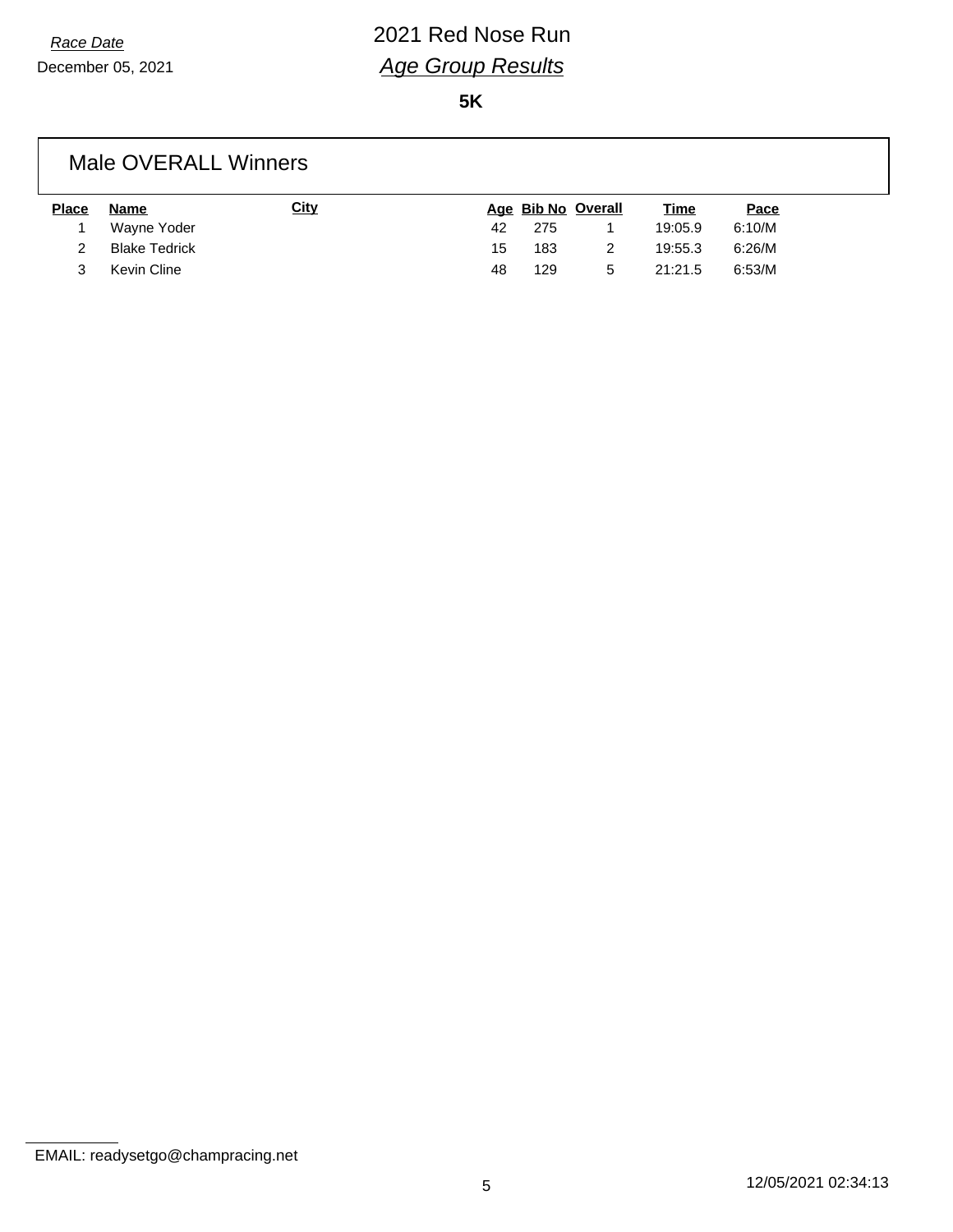### *Race Date* 2021 Red Nose Run *Age Group Results*

|                | Male 14 and Under        |                  |    |     |                    |             |         |  |
|----------------|--------------------------|------------------|----|-----|--------------------|-------------|---------|--|
| <b>Place</b>   | <b>Name</b>              | <b>City</b>      |    |     | Age Bib No Overall | <b>Time</b> | Pace    |  |
| 1              | Logan Roth               |                  | 12 | 277 | 19                 | 26:29.2     | 8:33/M  |  |
| $\overline{2}$ | Chris Brinton            |                  | 13 | 113 | 26                 | 27:38.9     | 8:55/M  |  |
| 3              | <b>Miles Beitzel</b>     |                  | 12 | 109 | 48                 | 32:56.1     | 10:37/M |  |
| 4              | <b>Warren Tienarend</b>  |                  | 14 | 186 | 63                 | 39:14.8     | 12:40/M |  |
|                | Male 15 to 19            |                  |    |     |                    |             |         |  |
| <b>Place</b>   | <b>Name</b>              | <b>City</b>      |    |     | Age Bib No Overall | <b>Time</b> | Pace    |  |
| 1              | <b>Brenton Billman</b>   |                  | 18 | 122 | 21                 | 27:08.3     | 8:45/M  |  |
|                | Male 20 to 24            |                  |    |     |                    |             |         |  |
| <b>Place</b>   | <b>Name</b>              | <b>City</b>      |    |     | Age Bib No Overall | <b>Time</b> | Pace    |  |
| $\mathbf{1}$   | Will Ernest              |                  | 23 | 286 | 7                  | 24:32.4     | 7:55/M  |  |
| 2              | Braydan Billman          |                  | 20 | 124 | 17                 | 26:22.8     | 8:31/M  |  |
|                | Male 30 to 34            |                  |    |     |                    |             |         |  |
| <b>Place</b>   | <b>Name</b>              | <b>City</b>      |    |     | Age Bib No Overall | <b>Time</b> | Pace    |  |
| $\mathbf{1}$   | <b>Chandler Davis</b>    |                  | 30 | 107 | 28                 | 27:50.8     | 8:59/M  |  |
| $\overline{2}$ | Jeremy Slasor            | New Philadelphia | 30 | 276 | 66                 | 40:32.0     | 13:05/M |  |
|                | Male 40 to 44            |                  |    |     |                    |             |         |  |
| Place          | <b>Name</b>              | <b>City</b>      |    |     | Age Bib No Overall | <b>Time</b> | Pace    |  |
| 1              | Cory Brinton             |                  | 44 | 114 | 6                  | 22:51.0     | 7:22/M  |  |
| 2              | <b>Clinton Armstrong</b> |                  | 43 | 118 | 36                 | 28:50.6     | 9:18/M  |  |
| 3              | Mike Beitzel             |                  | 41 | 271 | 47                 | 32:56.0     | 10:37/M |  |
|                | Male 45 to 49            |                  |    |     |                    |             |         |  |
| <b>Place</b>   | <b>Name</b>              | <b>City</b>      |    |     | Age Bib No Overall | <b>Time</b> | Pace    |  |
| 1              | Greg Billman             |                  | 49 | 123 | 18                 | 26:23.2     | 8:31/M  |  |

EMAIL: readysetgo@champracing.net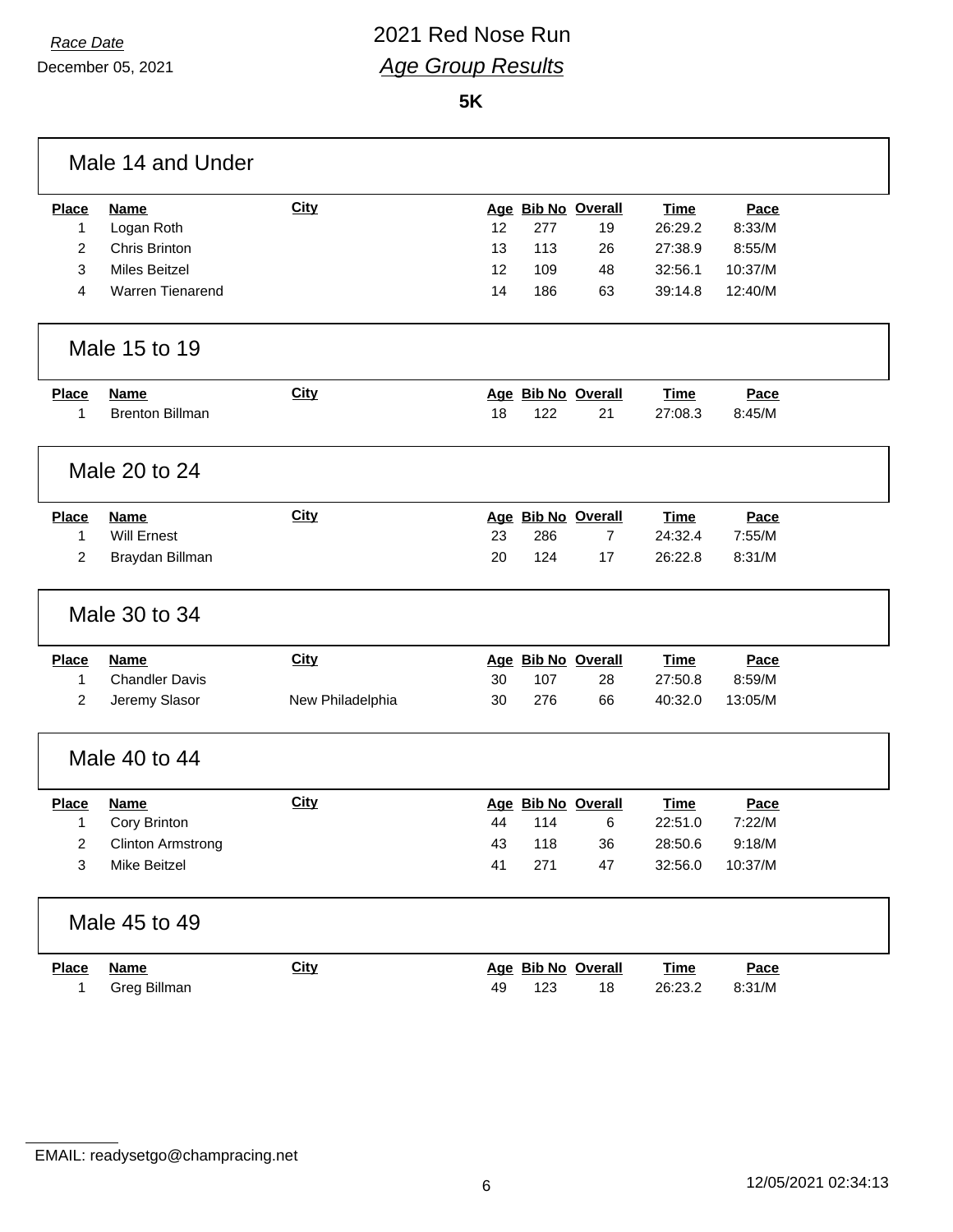#### *Race Date* 2021 Red Nose Run *Age Group Results*

|                | Male 50 to 54      |                  |    |     |                    |             |             |
|----------------|--------------------|------------------|----|-----|--------------------|-------------|-------------|
| <b>Place</b>   | <b>Name</b>        | <b>City</b>      |    |     | Age Bib No Overall | <b>Time</b> | Pace        |
| 1              | <b>Mike Ernest</b> |                  | 51 | 287 | 10                 | 25:03.6     | 8:05/M      |
| 2              | Nick Johnson       |                  | 50 | 157 | 51                 | 34:08.7     | 11:01/M     |
|                | Male 55 to 59      |                  |    |     |                    |             |             |
| <b>Place</b>   | <b>Name</b>        | <b>City</b>      |    |     | Age Bib No Overall | <b>Time</b> | Pace        |
| $\mathbf{1}$   | Dan Anastis        |                  | 57 | 116 | 23                 | 27:15.0     | 8:47/M      |
| 2              | Jerry gitschell    |                  | 55 | 279 | 30                 | 28:06.4     | 9:04/M      |
| 3              | Kevin Nay          |                  | 57 | 110 | 74                 | 50:33.0     | 16:18/M     |
|                | Male 60 to 64      |                  |    |     |                    |             |             |
| <b>Place</b>   | <b>Name</b>        | <b>City</b>      |    |     | Age Bib No Overall | <b>Time</b> | Pace        |
| 1              | <b>Mike Gintz</b>  | Mineral City OH  | 62 | 149 | 70                 | 49:40.0     | 16:01/M     |
|                | Male 65 to 69      |                  |    |     |                    |             |             |
| <b>Place</b>   | <b>Name</b>        | <b>City</b>      |    |     | Age Bib No Overall | <b>Time</b> | Pace        |
| $\mathbf{1}$   | <b>Matt Ritzer</b> |                  | 66 | 172 | 12                 | 25:27.8     | 8:13/M      |
| $\overline{c}$ | John Ruscin        |                  | 69 | 175 | 40                 | 29:32.2     | 9:32/M      |
| 3              | Dale Klinect       |                  | 65 | 282 | 54                 | 34:52.0     | 11:15/M     |
| 4              | Mark Kobelt        |                  | 68 | 163 | 67                 | 42:14.3     | 13:38/M     |
|                | Male 70 to 74      |                  |    |     |                    |             |             |
| <b>Place</b>   | <b>Name</b>        | <b>City</b>      |    |     | Age Bib No Overall | Time        | <b>Pace</b> |
| 1              | Jim Warner         |                  | 73 | 191 | 25                 | 27:28.6     | 8:52/M      |
| 2              | <b>Howard Wise</b> | New Philadelphia | 72 | 192 | 38                 | 28:57.4     | 9:20/M      |
| 3              | Ray Young          |                  | 70 | 272 | 43                 | 31:13.2     | 10:04/M     |
|                | Male 75 and Over   |                  |    |     |                    |             |             |
| <b>Place</b>   | <b>Name</b>        | <b>City</b>      |    |     | Age Bib No Overall | <b>Time</b> | Pace        |
| 1              | Jerry Dawson       |                  | 76 | 132 | 44                 | 31:45.2     | 10:15/M     |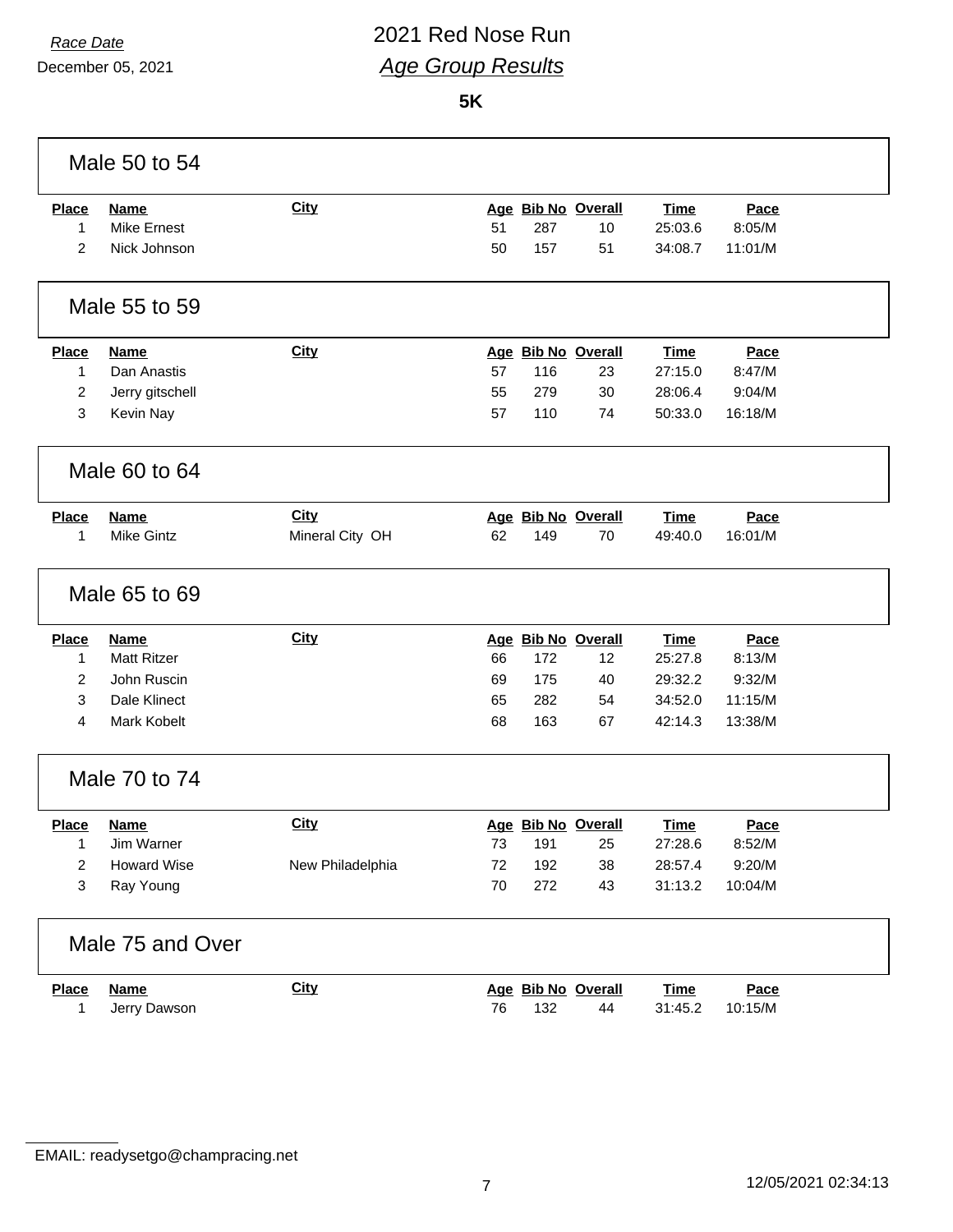## *Race Date* 2021 Red Nose Run *Age Group Results*

**CLY 1**

#### Male 99 and Under

| <b>Place</b> | Name          | <u>City</u> |    |     | Age Bib No Overall | <u>Time</u> | Pace    |
|--------------|---------------|-------------|----|-----|--------------------|-------------|---------|
|              | Tommy Johnson |             |    | 159 |                    | 25:56.6     | 8:22/M  |
|              | Kurt Hoffman  |             | 52 | 154 |                    | 28:39.3     | 9:15/M  |
| 3            | Bryan Mobley  |             |    | 168 | 3                  | 54:34.1     | 17:36/M |

EMAIL: readysetgo@champracing.net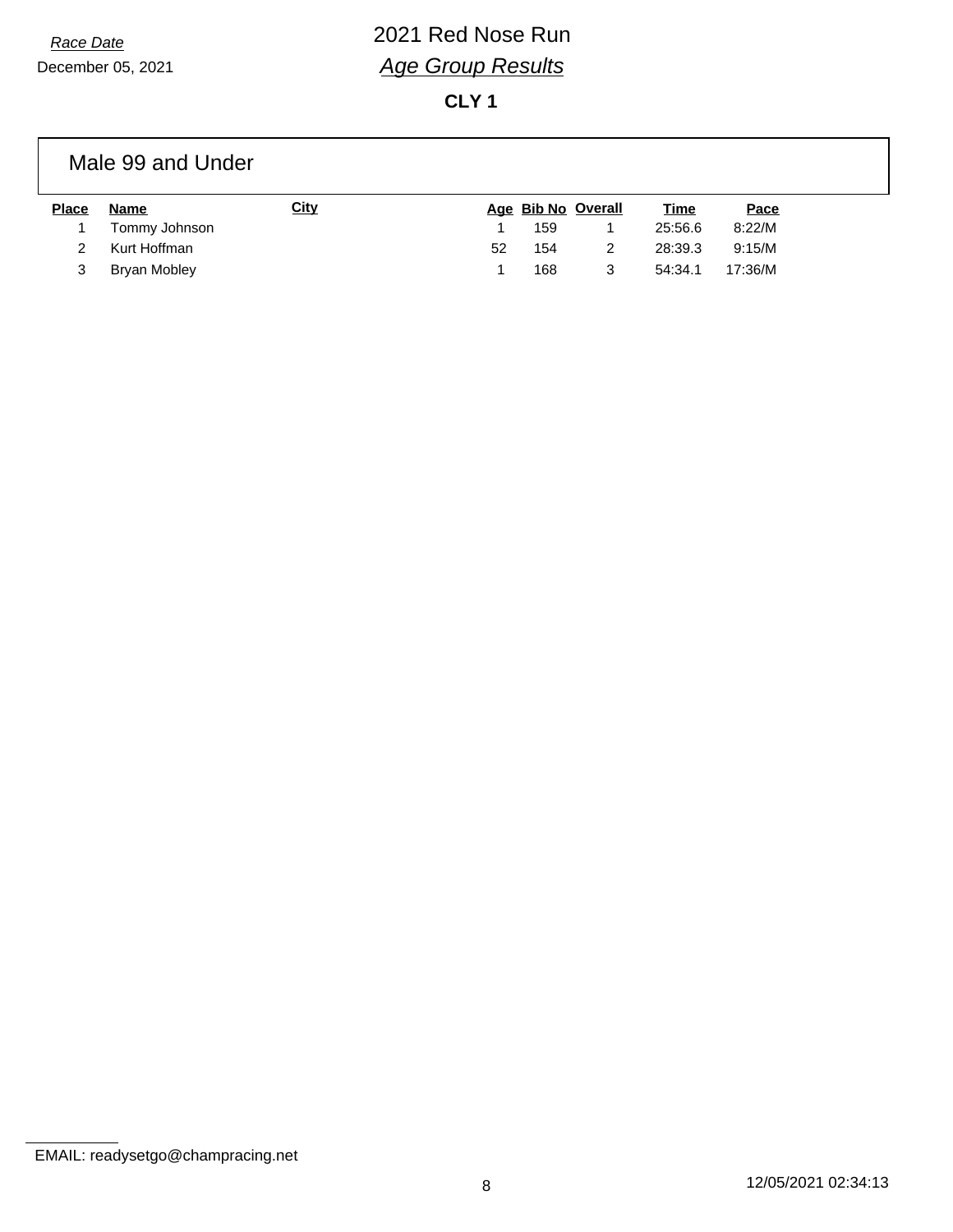# *Race Date* 2021 Red Nose Run *Age Group Results*

**CLY 2**

|              | Male 99 and Under     |             |     |                    |             |         |  |
|--------------|-----------------------|-------------|-----|--------------------|-------------|---------|--|
| <b>Place</b> | Name                  | <u>City</u> |     | Age Bib No Overall | <u>Time</u> | Pace    |  |
|              | David Russell         |             | 176 |                    | 31:42.8     | 10:14/M |  |
|              | <b>Richard Strain</b> |             | 181 |                    | 37:17.6     | 12:02/M |  |

EMAIL: readysetgo@champracing.net